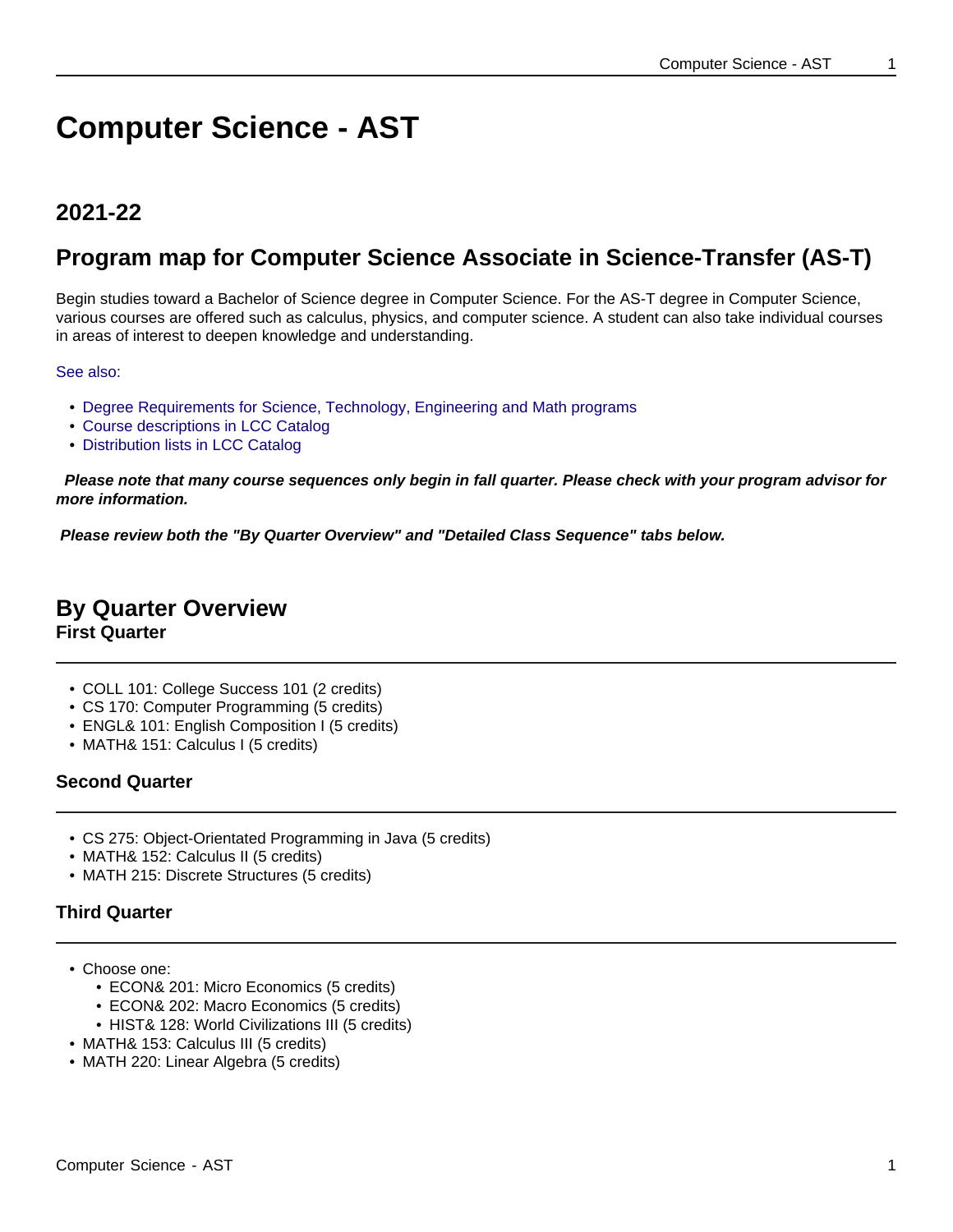#### **Fourth Quarter**

- CS 270: Data Structures I (5 credits)
- PHYS& 221: Engineering Physics I w/ Lab (5 credits)
- Choose one:
	- ART& 100: Art Appreciation (5 credits)
	- CMST 250: Intercultural Communication (5 credits)
	- HIST& 126: World Civilization I (5 credits)

#### **Fifth Quarter**

- PHYS& 222: Engineering Physics II w/ Lab (5 credits)
- Choose one:
	- ANTH& 100: Survey of Anthropology (5 credits)
	- ANTH& 206: Cultural Anthropology (5 credits)
	- HIST& 128: Western Civ III (5 credits)
	- HIST& 215: Women in US History (5 credits)
	- SOC& 101: Intro to Sociology (5 credits)
- Elective (5 credits)

#### **Apply for Graduation**

#### **Sixth Quarter**

- Choose one:
	- BIOL& 100: Survey of Biology (5 credits)
	- BIOL& 160: General Biology w/ Lab (5 credits)
	- ENVS 215: Environmental Issues & Applications (5 credits)
	- ERSI 105: Earth Systems (5 credits)
- CS 280: Advanced Data Structures (5 credits)
- PHYS& 223: Engineering Physics III w/ Lab (5 credits)

### **Detailed Class Sequence**

#### **1. College Success**

COLL 101: College Success 101 (2 credits)

#### **2. Pre-Major Requirement**

CS 170: Computer Programming (5 credits)

• Prerequisites: MATH 088 or MATH 097 with a grade of C or better and knowledge of Windows is required; or instructor permission.

#### **3. Communications Requirement**

ENGL& 101: English Comp I (5 credits)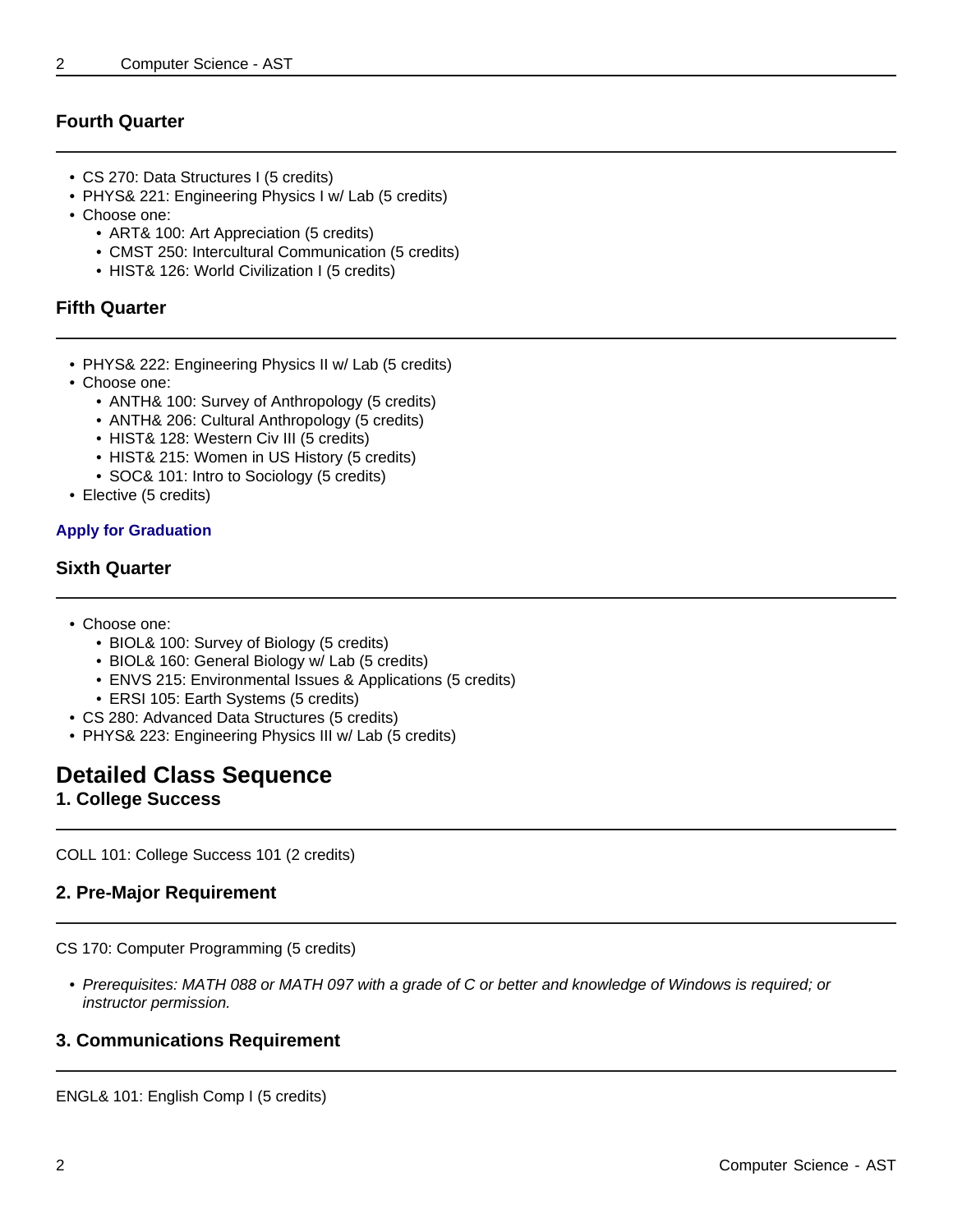• Prerequisites: College level reading and writing skills or completion of ENGL 099 or TECH 105 with a grade of C or better.

#### **4. Math Requirement**

MATH& 151: Calculus I (5 credits)

• Prerequisites: MATH& 142 with a grade of C or better.

#### **5. Pre-Major Requirement**

CS 275: Object Oriented Programming (5 credits)

• Prerequisite: CS 170 with a grade of C or better, or instructor permission.

#### **6. Math Requirement**

MATH& 152: Calculus II (5 credits)

• Prerequisite: MATH& 151 with a grade of C or better.

#### **7. Pre-Major Requirement**

MATH 215: Discrete Structures (5 credits)

• Prerequisite: MATH& 142 with a grade of C or better.

#### **8. Social Sciences Requirement**

Choose one of these recommended courses:

- ECON& 201: Micro Economics (5 credits)
	- Prerequisites: MATH 088 or TECH 088 or BUS 104 and ENGL& 101 or BUS 190.
- ECON& 202: Macro Economics (5 credits)
- Prerequisite: ECON& 201 or instructor permission.
- HIST& 128: Western Civ III (5 credits)
	- Fulfills [ROOT] requirement at WSU

#### **9. Pre-Major Requirement**

MATH& 153: Calculus III (5 credits)

• Prerequisite: MATH& 152 with a grade of C or better.

#### **10. Pre-Major Requirement**

MATH 220: Linear Algebra (5 credits)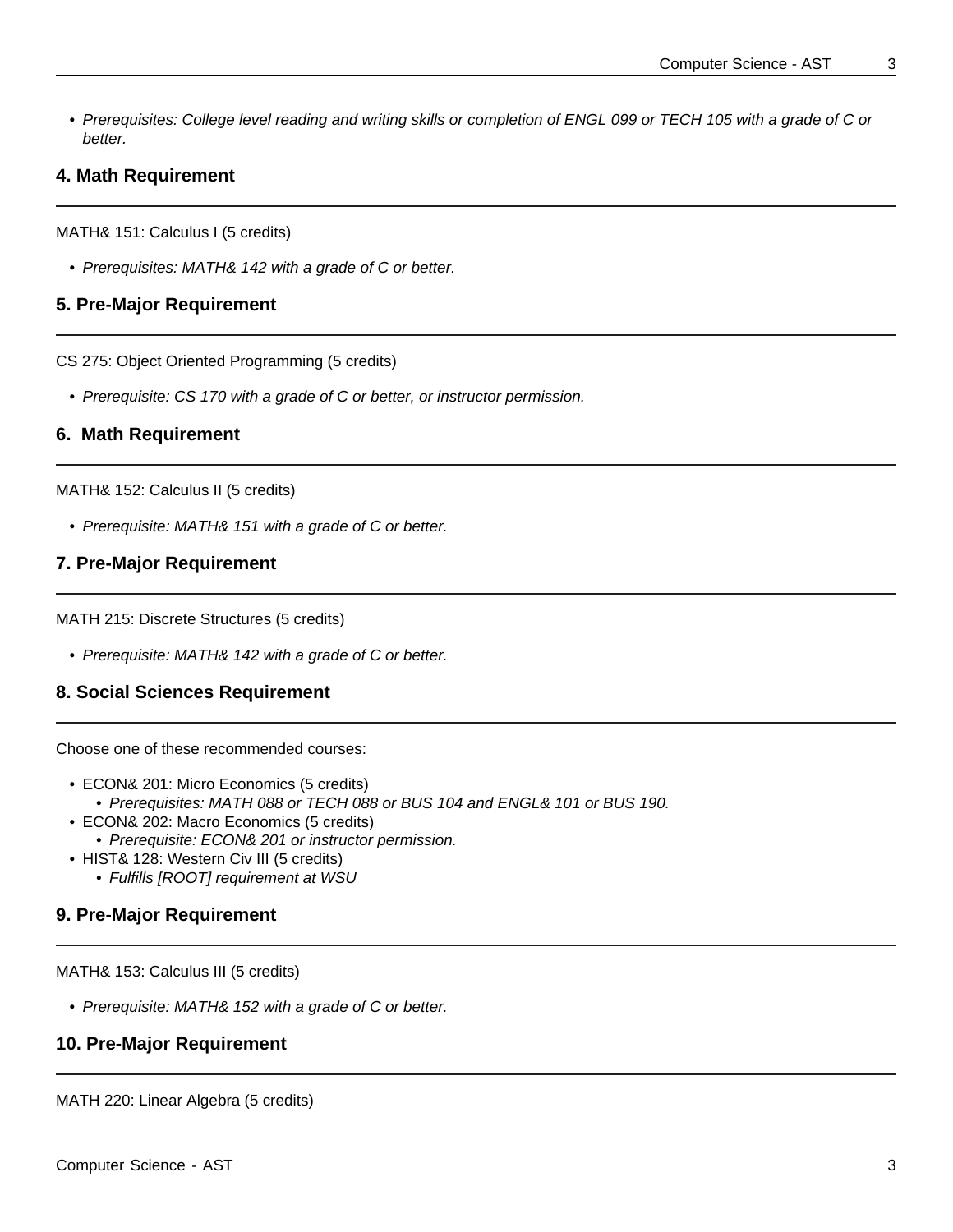• Prerequisite: MATH& 152 with a grade of C or better.

#### **11. Pre-Major Requirement**

CS 270: Data Structures I (5 credits)

• Prerequisite: MATH 098 and CS 170, both with a grade of C or better, or instructor permission.

#### **12. Pre-Major Requirement**

PHYS& 221: Engineering Physics I w/ Lab (5 credits)

• Prerequisites: Completion of or concurrent enrollment in MATH& 151 or instructor permission.

#### **13. Humanities / Diversity Requirement**

Choose one of these recommended courses:

- ART& 100: Art Appreciation (5 credits)
- CMST 250: Intercultural Communication (5 credits) • Fulfills [DIVR] requirement at WSU
- HIST& 126: World Civilization I (5 credits) • Fulfills [DIVR] requirement at WSU

#### **14. Pre-Major Requirement**

PHYS& 222: Engineering Physics II w/ Lab (5 credits)

• Prerequisites: PHYS& 221, MATH& 152 or instructor permission.

#### **15. Social Science / Diversity Requirement**

Choose one of these recommended courses:

- ANTH& 100: Survey of Anthropology (5 credits)
	- Fulfills [DIVR] requirement at WSU
- ANTH& 206: Cultural Anthropology (5 credits) • Fulfills [DIVR] requirement at WSU
- HIST& 128: Western Civ III (5 credits)
	- Fulfills [ROOT] requirement at WSU
- HIST& 215: Women in US History (5 credits)
- Fulfills [DIVR] requirement at WSU • SOC& 101: Intro to Sociology (5 credits)
- 

#### **16. Elective**

Choose any elective (5 credits)